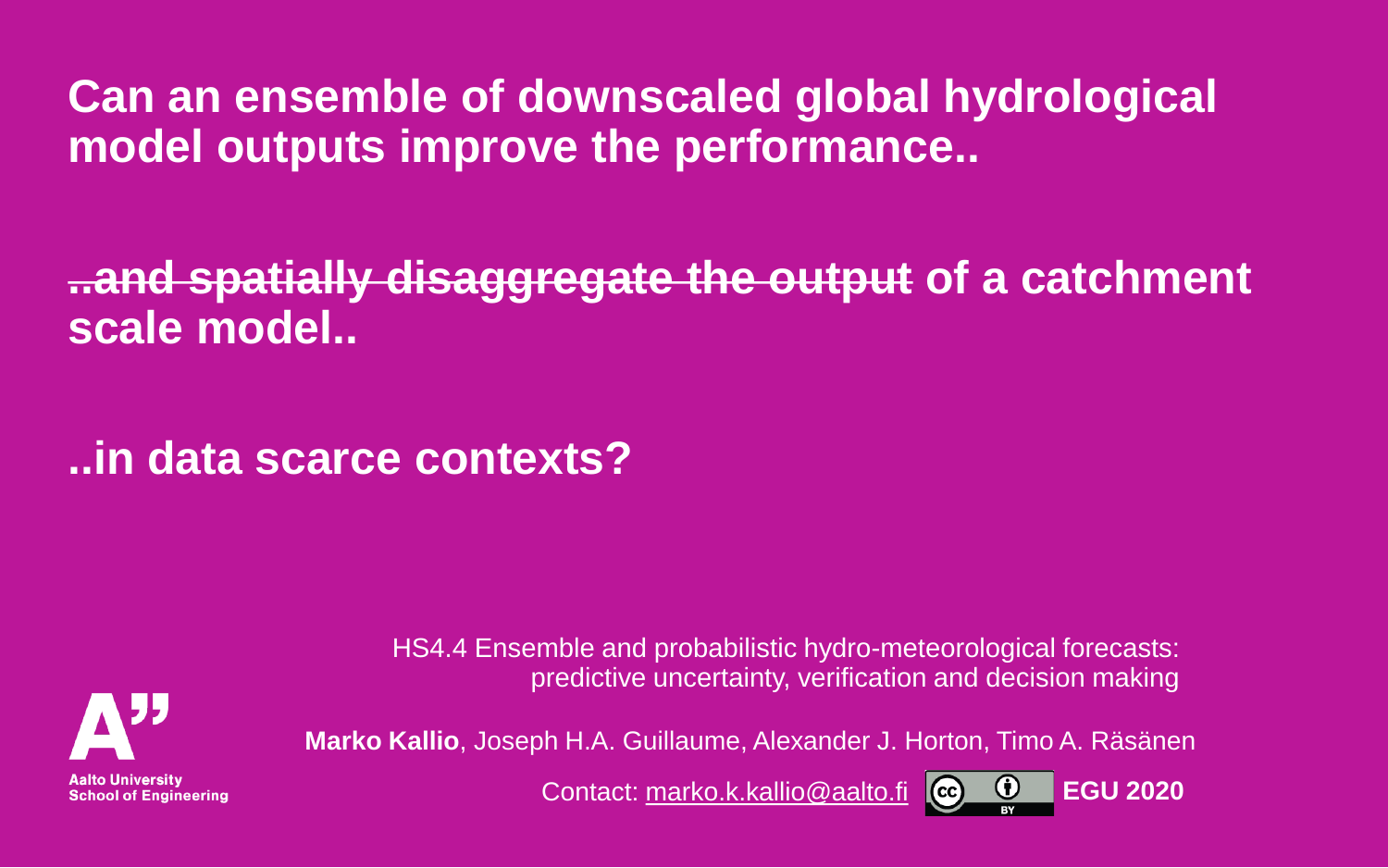# **Hydrological modelling is hard**

#### **Hydrological modelling requires many specialized skills to overcome problems:**

• obtaining and preprocessing data, navigating hydrological jargon, model selection, model calibration, model validation etc..

#### **If we don't have these skills, we can**

- obtain them with a lot of time and effort,
- hire a professional, with some money, or
- *use existing models or their outputs!*

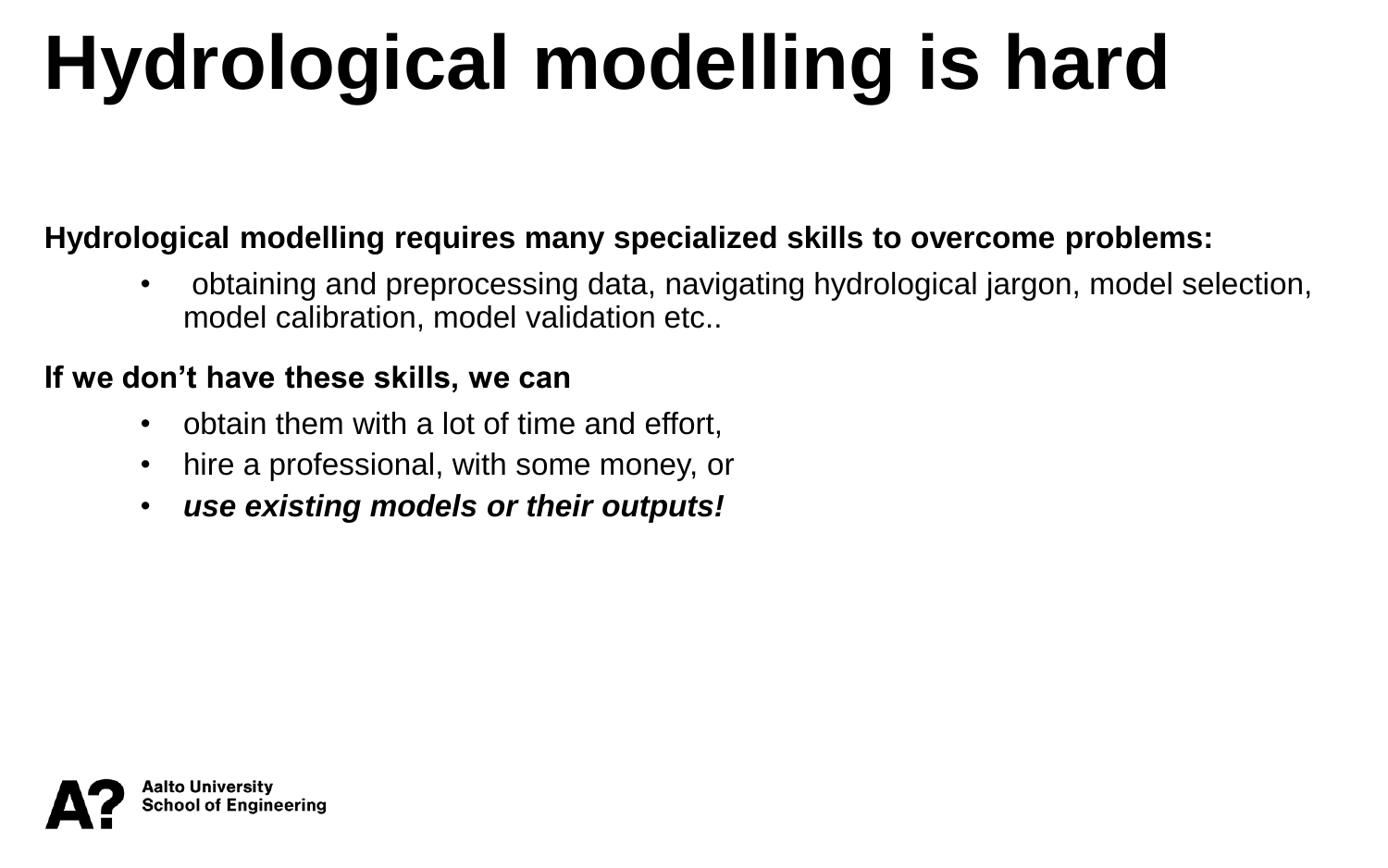# **Using existing models?**

**Global model results are freely and openly available**

• ISIMIP, AQUAMIP, directly from authors, etc..

**However, global models often have too coarse resolution and/or poor performance in local contexts. Sometimes a local model has already been set up, but are calibrated for a different purpose.**

**Solution: Use a combination of downscaled global models, and available local models?**

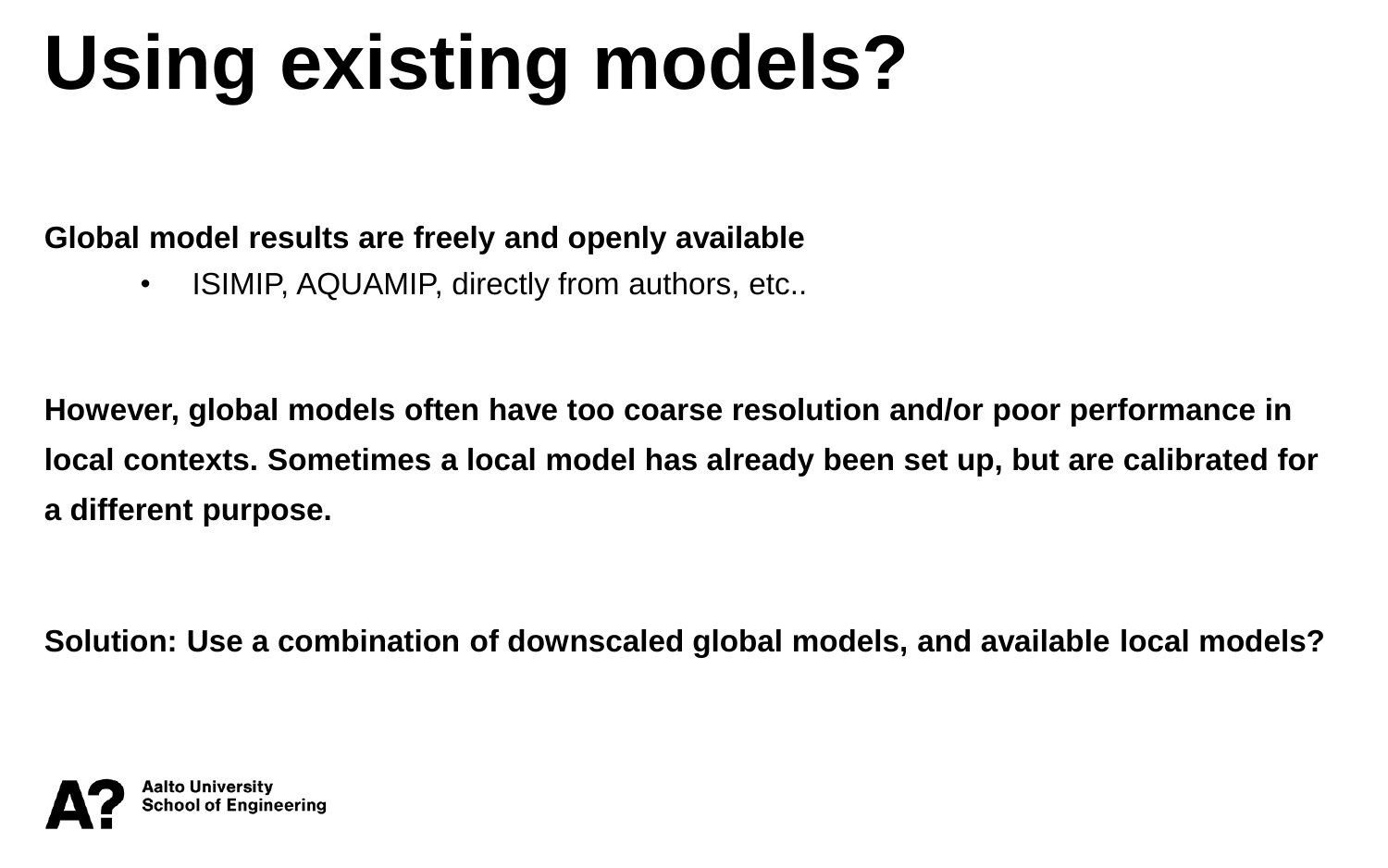# **In this study**

**Can an ensemble of downscaled global hydrological model outputs improve the** 

#### **performance?**

- 1. Downscale 16 daily runoff products from the ISIMIP 2a (Water Global), and apply routing to estimate streamflow
- 2. Apply model averaging using the downscaled timeseries' and local model predictions against observed streamflow

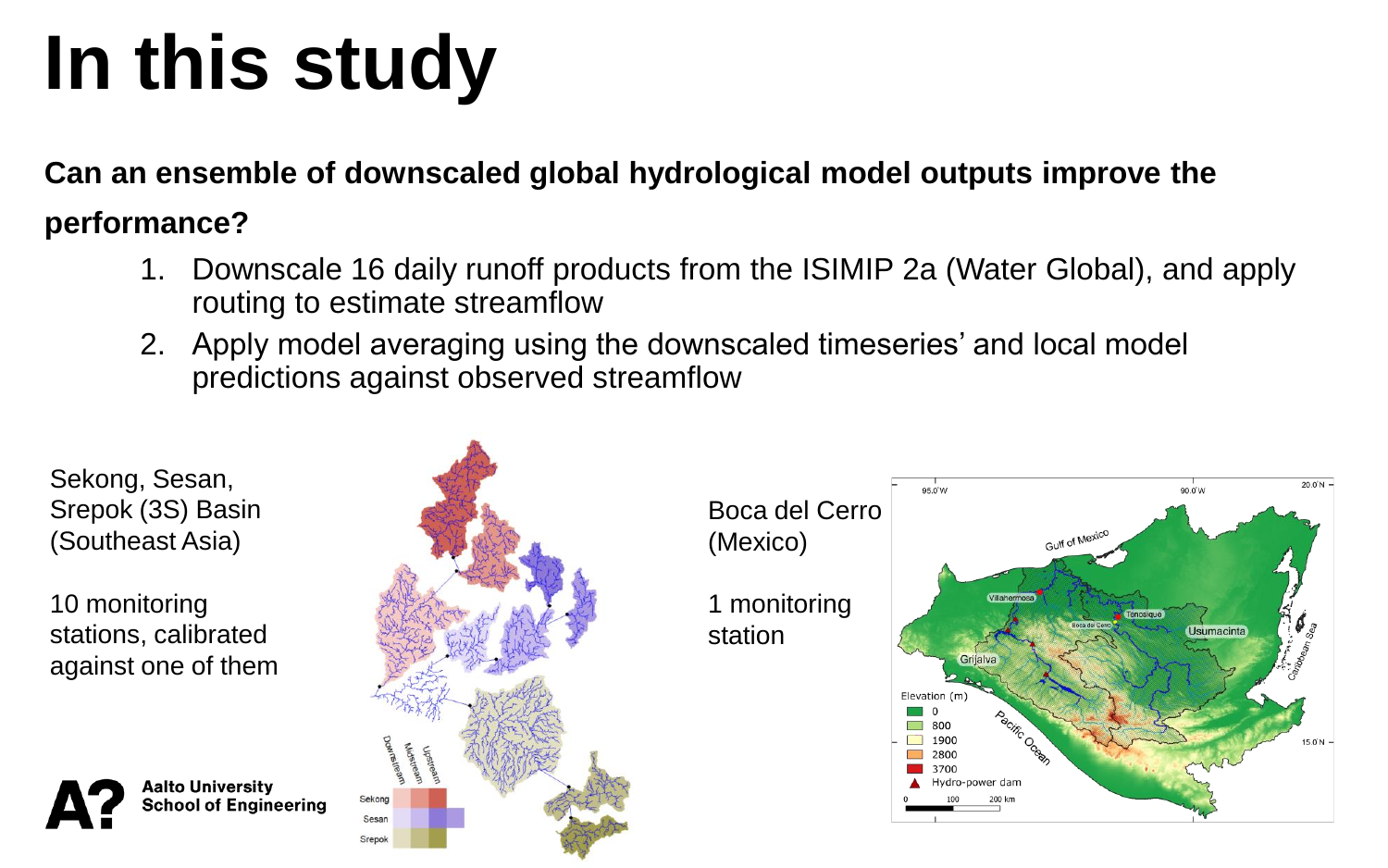# **Downscaling and model averaging**

- **1. 0.5 degree runoff grid downscaled** to HydroSHEDS 15 arc-second river network using areal interpolation.
- 2. Discharge estimated with a **constant velocity routing** algorithm using 1 m/s flow velocity.
- 3. Timeseries in each monitoring station were combined using **Non-Negative Least Squares** (no negative coefficients allowed) using random timesteps (50%) of the available observation timeseries.

We did model averaging using

- ISIMIP runoff products (16 members)
- The ISIMIP ensemble added with the output of catchment scale VMOD instance (17-members)



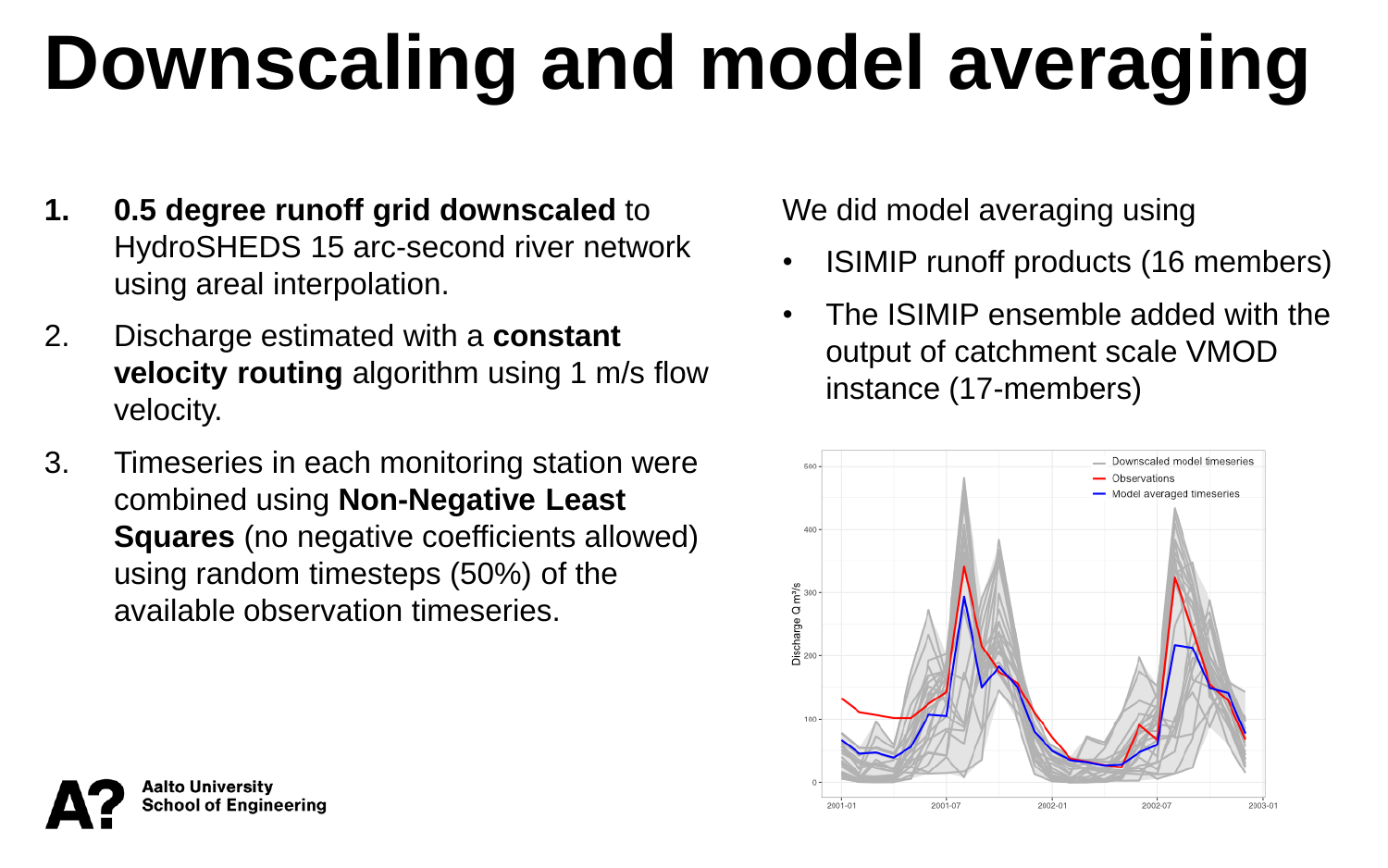### **Can an ensemble of downscaled global models improve the performance of local models?**



- A. VMOD is calibrated at this station, and performs best
- B. Some of the downscaled global models perform better than local model
- C. Model averaged global models perform better than local model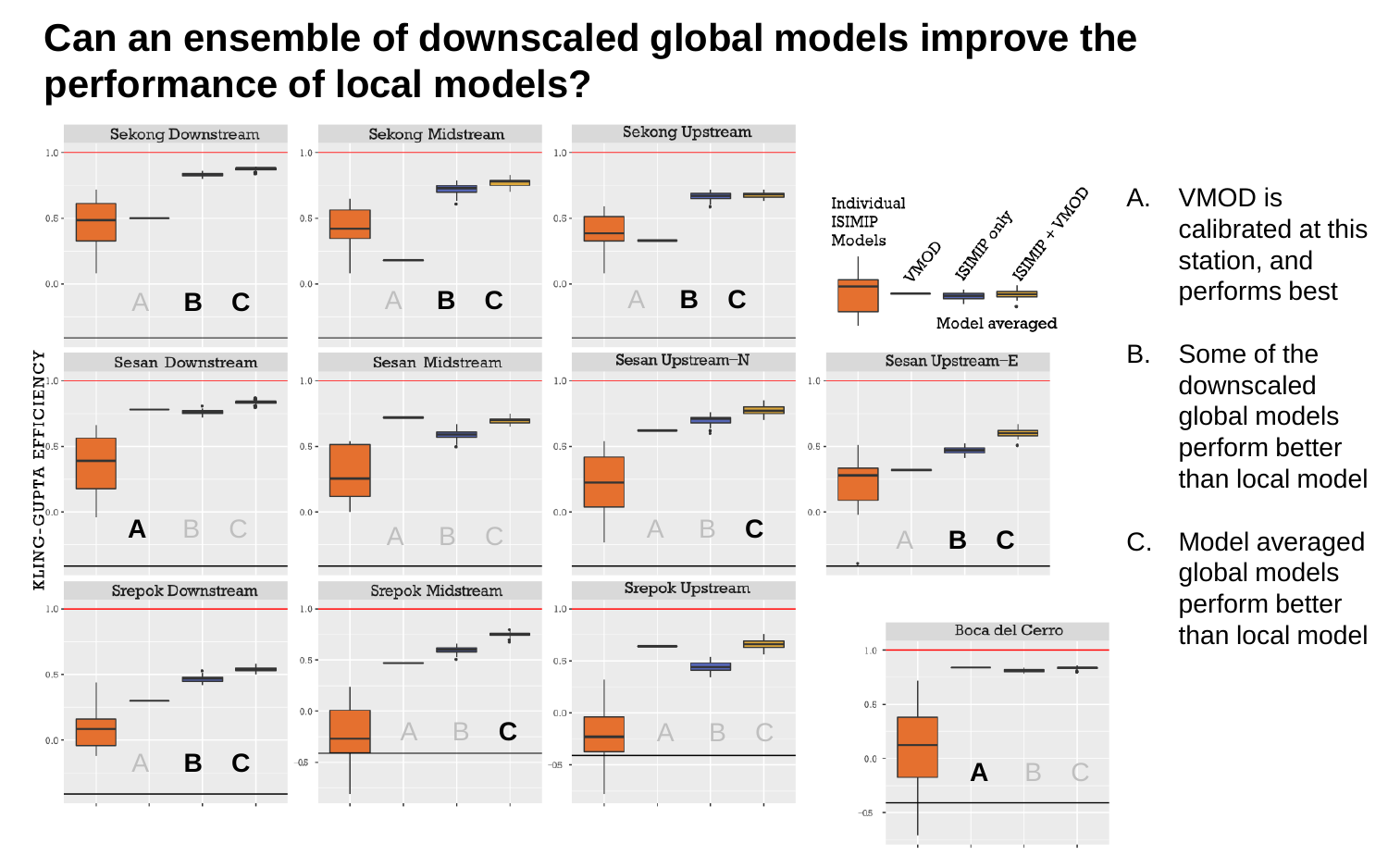### **Snapshot from Boca del Cerro model averaged timeseries'**



Model averaged local model + downscaled global, and downscaled global models only



- 1. VMOD underestimates the flood peaks while ISIMIP models overestimate. Model averaging with VMOD+ISIMIP ensemble produces best result.
- 2. VMOD can capture the increased flow events, while model averaged ISIMIP optimum cannot.
- 3. Model averaged ISIMIP optimum works better at wet season peaks, but fail to capture the second peak.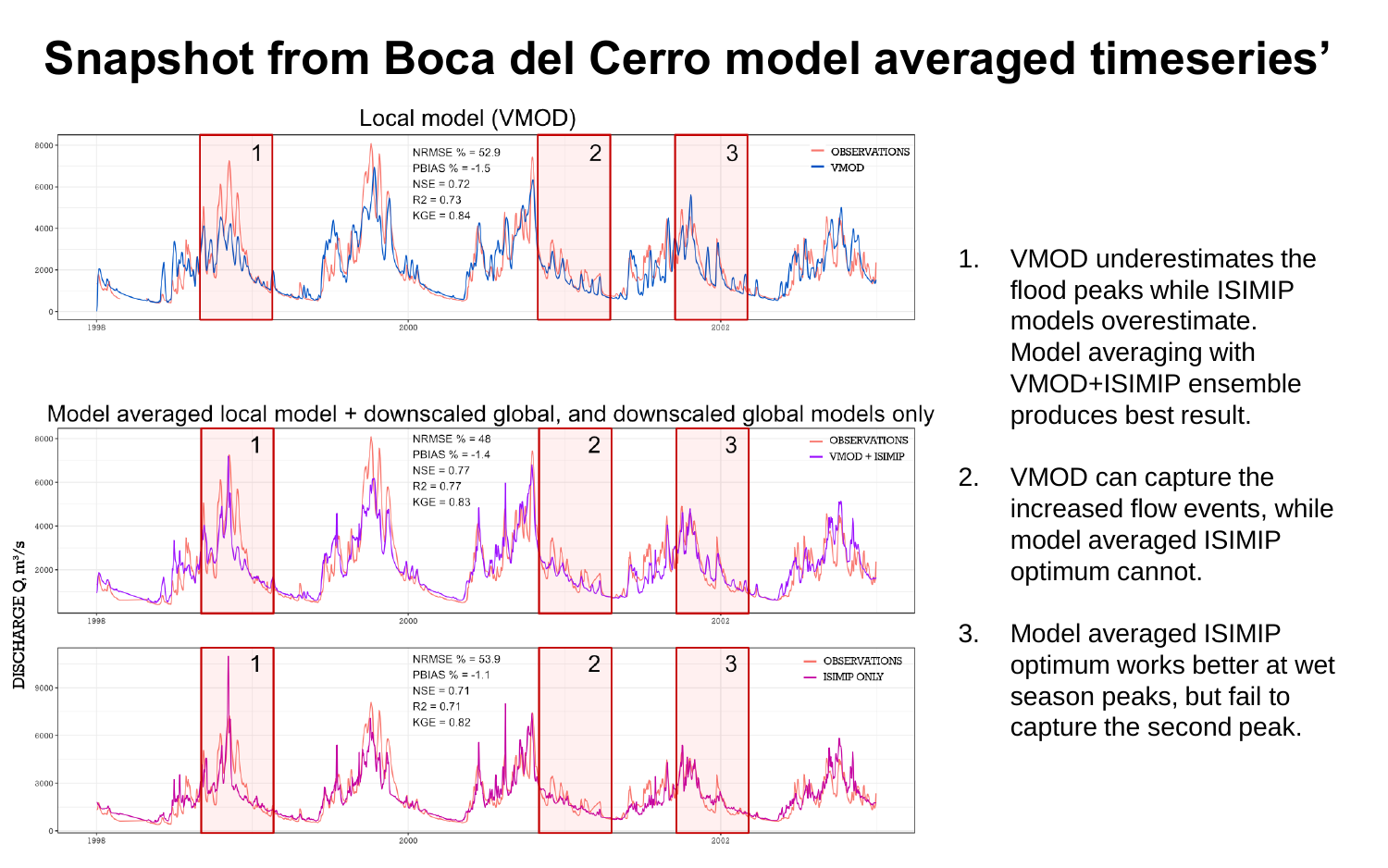## **Can an ensemble of downscaled global models improve the performance of local models?**

#### **The verdict is: "it depends".**

- Numerically there is a small improvement in stations which the local model is calibrated against.
- Visual comparison of the timeseries show a small improvement, capturing "the best of both worlds"
- For stations which use regionalized parameters in the local model, an ensemble with local models can give a significant improvement

*Model averaging an ensemble of global hydrological models can deliver reasonably accurate estimates by themselves, without information from a local model.*

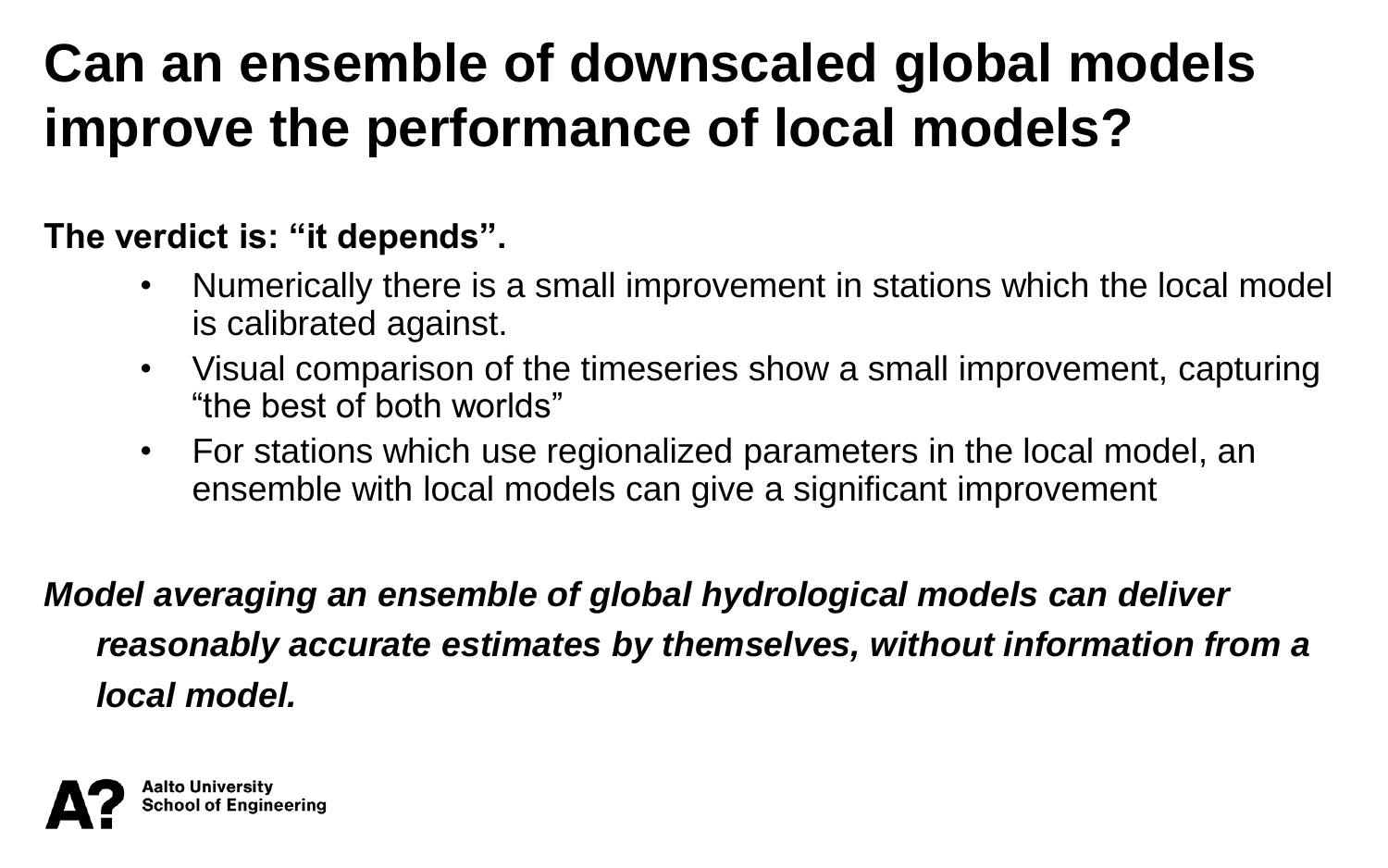## **Can an ensemble of downscaled global models spatially disaggregate the output of a catchment scale model?**

Work in progress.